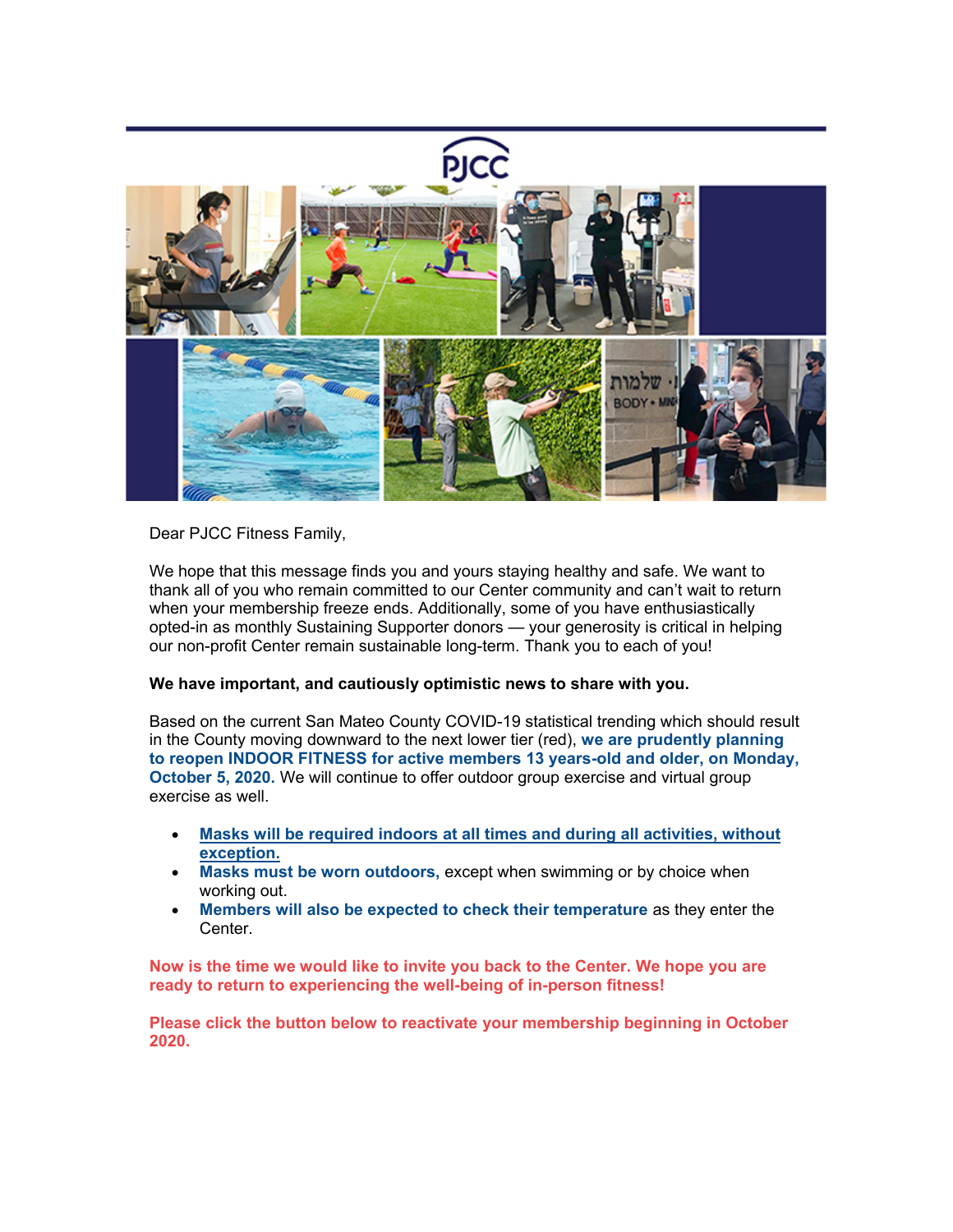# YES! Reactivate my PJCC [Membership](https://pjcc.acemlna.com/lt.php?notrack=1¬rack=1&s=bad97c655476f96a390a72c05a742011&i=330A690A169A2958)

**We will resume billing monthly membership dues again for all ACTIVE members in October 2020. If you take no action (you do not reactivate your membership through the button above), you will remain on your current freeze and you will NOT be billed.**

### STATE & COUNTY REOPENING OF INDOOR FITNESS

Our reopening is dependent on the State's assessment of the County COVID-19 case criteria, measured on the next three-week review date that will be Tuesday, September 29, 2020. We will know definitively, shortly after the 29th if the County meets the State's requirements to reopen indoor fitness.

Currently San Mateo County is classified as "purple" (the highest and most serious tier in the classification of County COVID-19 activity) on the State's assessment tool. The County must be downgraded to "red" for the PJCC to be able to reopen indoor fitness. [You can learn more about the State's tiered assessment here](https://covid19.ca.gov/safer-economy/)

Additionally, please note that when indoor fitness reopens, **we will not be authorized to reopen the indoor swimming pool — the outdoor pool will remain available for lap swimming.** Based on the State's tiered system, indoor swimming must wait to open until San Mateo County is reduced in case severity to the "orange" level (below "red"). **Beginning in October, members 13+ years old may swim laps in the outdoor pool.**

#### WHAT YOU CAN EXPECT

We intend to communicate with you roughly once a week to keep you apprised of our planning and progress, and how all of it aligns with state and county authorization for the reopening of indoor fitness. **Upon our indoor fitness reopen, we will continue to offer active members virtual content so that those in vulnerable populations and/or who may not feel comfortable returning to the Center will have access to effective, fun online fitness. If you want access to all our online fitness classes and content, please click the button above and reactivate your membership!**

As always, safety is our number one priority, and we are living our values now more than ever. **All the planning for our indoor fitness reopening is being made through the lens of the health and safety of our members and staff.** Next week we will share with you what you can expect when you return to the Center.

### **Thank you for standing with our PJCC community. We cannot wait to welcome you back to the Center!**

With gratitude for your support,

Paul Geduldig, Chief Executive Officer

Seth Hazen, Chief Wellness Officer